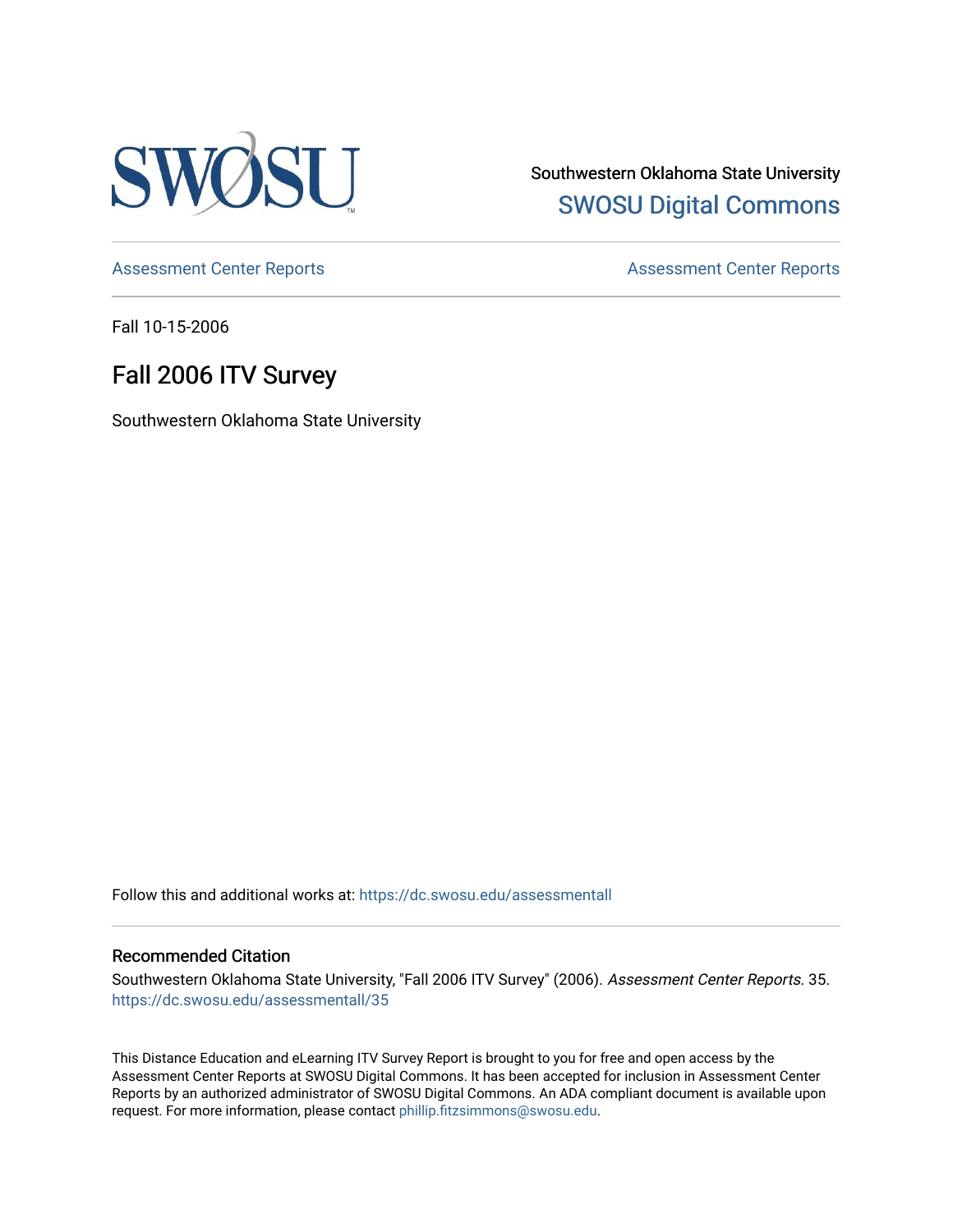# **Condensed Item Analysis Report**

Distance Learning **Southwestern OK State University** 

**Cumulative**

# **INTERACTIVE VIDEO SURVEY 305 Respondents**

# **Fall 2006**

| 1. Gender:      |                  |         | 2. Age group: |               |                          |      |
|-----------------|------------------|---------|---------------|---------------|--------------------------|------|
| <b>Response</b> | <b>Frequency</b> | Percent |               | Response      | <b>Frequency Percent</b> |      |
| Female          | 202              | 68.01   |               | 17 or younger |                          | 0.00 |
| Male            | 95               | 31.99   |               | 18-22         | 12                       | 3.99 |

| z. Aye yroup.   |                  |                |  |
|-----------------|------------------|----------------|--|
| <b>Response</b> | <b>Frequency</b> | <b>Percent</b> |  |
| 17 or younger   | 0                | 0.00           |  |
| 18-22           | 12               | 3.99           |  |
| $23 - 25$       | 36               | 11.96          |  |
| 26-30           | 72               | 23.92          |  |
| 31-35           | 65               | 21.59          |  |
| 36-40           | 33               | 10.96          |  |
| 41-50           | 57               | 18.94          |  |
| 51 or older     | 26               | 8.64           |  |

| <b>Response</b> | <b>Frequency</b> | Percent |  | <b>Response</b>                  | Frequency | <b>Percent</b> |
|-----------------|------------------|---------|--|----------------------------------|-----------|----------------|
| Single          | 49               | 17.69   |  | African<br>American/Black        |           | 1.65           |
| Married         | 228              | 82.31   |  | American<br>the officers and the |           | 6.93           |

# **3. Current marital status: 4. Ethnic background (Mark all that apply.):**

| <b>Response</b>             | <b>Frequency</b> | <b>Percent</b> |  |
|-----------------------------|------------------|----------------|--|
| African<br>American/Black   | 5                | 1.65           |  |
|                             |                  |                |  |
| American                    | 21               | 6.93           |  |
| Indian or<br>Alaskan Native |                  |                |  |
| Asian or Pacific 0          |                  | 0.00           |  |
| Islander                    |                  |                |  |
| Hispanic                    |                  | 2.31           |  |
| Middle Eastern 0            |                  | 0.00           |  |
| White/Caucasia 274          |                  | 90.43          |  |
| n                           |                  |                |  |
| Other                       |                  | 0.00           |  |

| <b>Response</b>        | <b>Frequency</b> | <b>Percent</b> | <b>Response</b> | <b>Frequency</b> | <b>Percent</b> |
|------------------------|------------------|----------------|-----------------|------------------|----------------|
| Full-time<br>homemaker | 0                | 0.00           | 20 or less      | 24               | 8.19           |
| Full-time<br>employed  | 244              | 86.83          | $20 - 30$       | 14               | 4.78           |
| Part-time<br>employed  |                  | 2.49           | $30 - 40$       | 57               | 19.45          |
| Retired                | 2                | 0.71           | More than 40    | 198              | 67.58          |
| Full-time<br>student   | 26               | 9.25           |                 |                  |                |
| Part-time<br>student   | 2                | 0.71           |                 |                  |                |

# **5. Primary occupation: 6. Number of hours worked per week:**

| <b>Response</b> | <b>Frequency</b> | <b>Percent</b> |  |
|-----------------|------------------|----------------|--|
| 20 or less      | 24               | 8.19           |  |
| 20-30           | 14               | 4.78           |  |
| $30 - 40$       | 57               | 19.45          |  |
| More than 40    | 198              | 67.58          |  |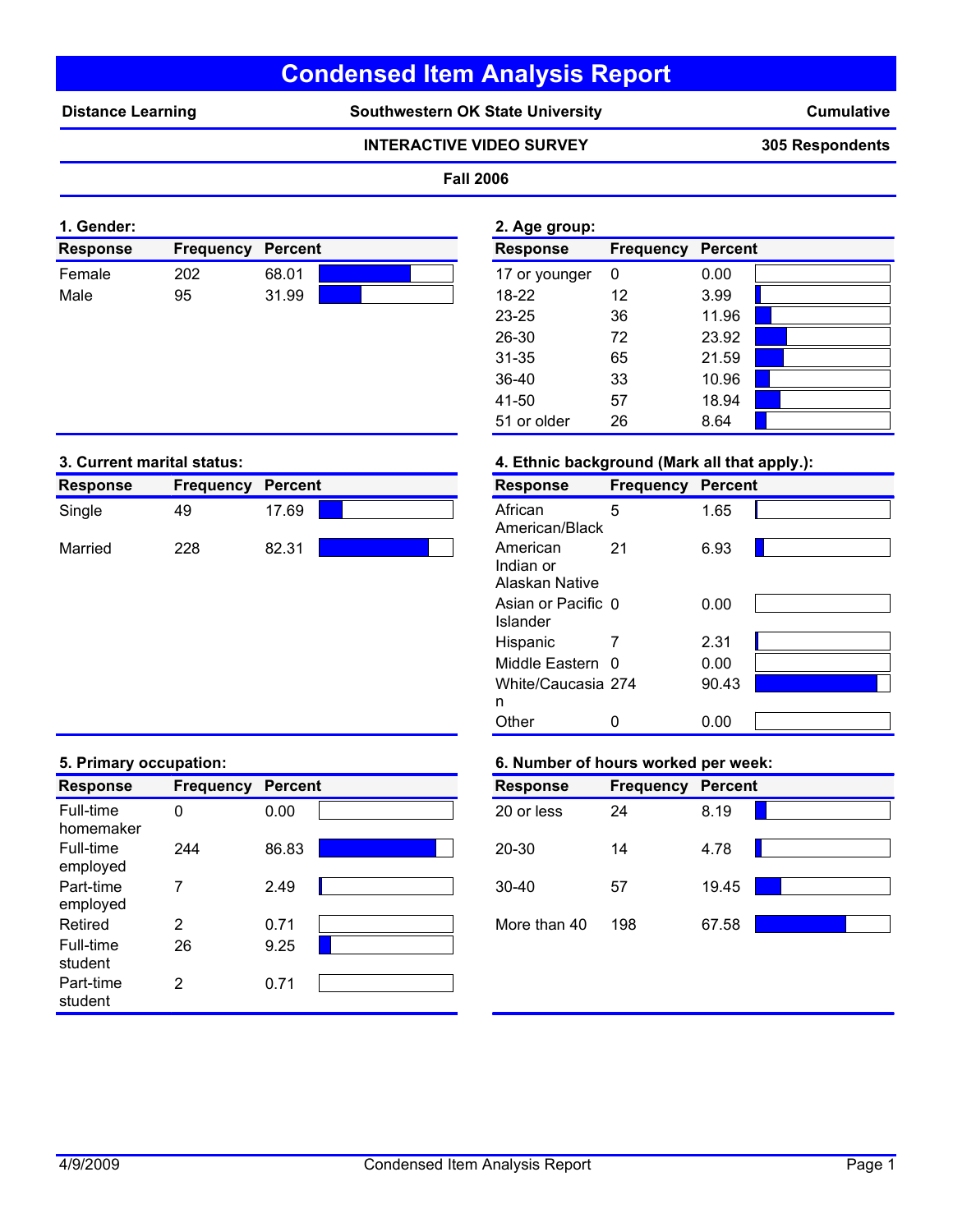# **7. Current education level:**

| <b>Response</b>               | <b>Frequency</b> | <b>Percent</b> | <b>Response</b> | <b>Frequency</b> | <b>Percent</b> |
|-------------------------------|------------------|----------------|-----------------|------------------|----------------|
| Less than $12$ th 0<br>grade  |                  | 0.00           | Less than one   | 171              | 56.44          |
| GED                           | 0                | 0.00           | <b>One</b>      | 11               | 3.63           |
| <b>High School</b><br>Diploma | 16               | 5.28           | Two             | 10               | 3.30           |
| Certificate                   | 0                | 0.00           | <b>Three</b>    | 12               | 3.96           |
| Associate<br>Degree           | 47               | 15.51          | Four            | 8                | 2.64           |
| <b>Bachelor</b><br>Degree     | 207              | 68.32          | Five            | 22               | 7.26           |
| Master Degree                 | -33              | 10.89          | Six to ten      | 29               | 9.57           |
| Doctoral<br>Degree            | 0                | 0.00           | More than ten   | 40               | 13.20          |

# **9. Which best describes your study habits?**

|                                                            |                  |                |                       |                  | . .            |
|------------------------------------------------------------|------------------|----------------|-----------------------|------------------|----------------|
| <b>Response</b>                                            | <b>Frequency</b> | <b>Percent</b> | <b>Response</b>       | <b>Frequency</b> | <b>Percent</b> |
| I prefer to study 69<br>with other<br>students.            |                  | 23.08          | Explore new<br>career | 18               | 6.10           |
| I prefer to study 154<br>alone.                            |                  | 51.51          | Bachelor's<br>degree  | 46               | 15.59          |
| I study<br>incrementally.                                  | 36               | 12.04          | Update skills         | 4                | 1.36           |
| I usually put off 40<br>studying until<br>the last minute. |                  | 13.38          | Certificate           | 15               | 5.08           |

# **8. Number of years since you last attended school before this course:**

| <b>Response</b> | <b>Frequency Percent</b> |       |  |
|-----------------|--------------------------|-------|--|
| Less than one   | 171                      | 56.44 |  |
| One             | 11                       | 3.63  |  |
| Two             | 10                       | 3.30  |  |
| <b>Three</b>    | 12                       | 3.96  |  |
| Four            | 8                        | 2.64  |  |
| Five            | 22                       | 7.26  |  |
| Six to ten      | 29                       | 9.57  |  |
| More than ten   | 40                       | 13.20 |  |

# **10. What is your primary goal in taking college courses? Mark only the most appropriate.**

| <b>Response</b>       | <b>Frequency</b> | <b>Percent</b> |  |
|-----------------------|------------------|----------------|--|
| Explore new<br>career | 18               | 6.10           |  |
| Bachelor's<br>degree  | 46               | 15.59          |  |
| Update skills         | 4                | 1.36           |  |
| Certificate           | 15               | 5.08           |  |
| Master's degree 203   |                  | 68.81          |  |
| Job<br>requirement    | 8                | 2.71           |  |
| Renew<br>certificate  | n                | 0.00           |  |
| Other                 |                  | 0.34           |  |

# **11. What is your primary reason for taking this course?**

| <b>Response</b>              | <b>Frequency</b> | Percent | <b>Response</b>                               | <b>Frequency</b> | <b>Percent</b> |
|------------------------------|------------------|---------|-----------------------------------------------|------------------|----------------|
| Job<br>requirement           | 18               | 7.69    | Computer-Assis 6<br>ted Instruction<br>course |                  | 2.00           |
| Requirement for 216<br>major |                  | 92.31   | Interactive TV<br>course                      | -291             | 97.00          |
|                              |                  |         | Tologouroo                                    | o                | റ മ7           |

# **12. What Distance Learning class(es) are you taking this semester? (Mark all that apply.)**

| <b>Response</b>                               | <b>Frequency</b> | <b>Percent</b> |  |
|-----------------------------------------------|------------------|----------------|--|
| Computer-Assis 6<br>ted Instruction<br>course |                  | 2.00           |  |
| Interactive TV<br>course                      | 291              | 97.00          |  |
| Telecourse                                    | 8                | 2.67           |  |
| Web-based<br>course                           | 13               | 4.33           |  |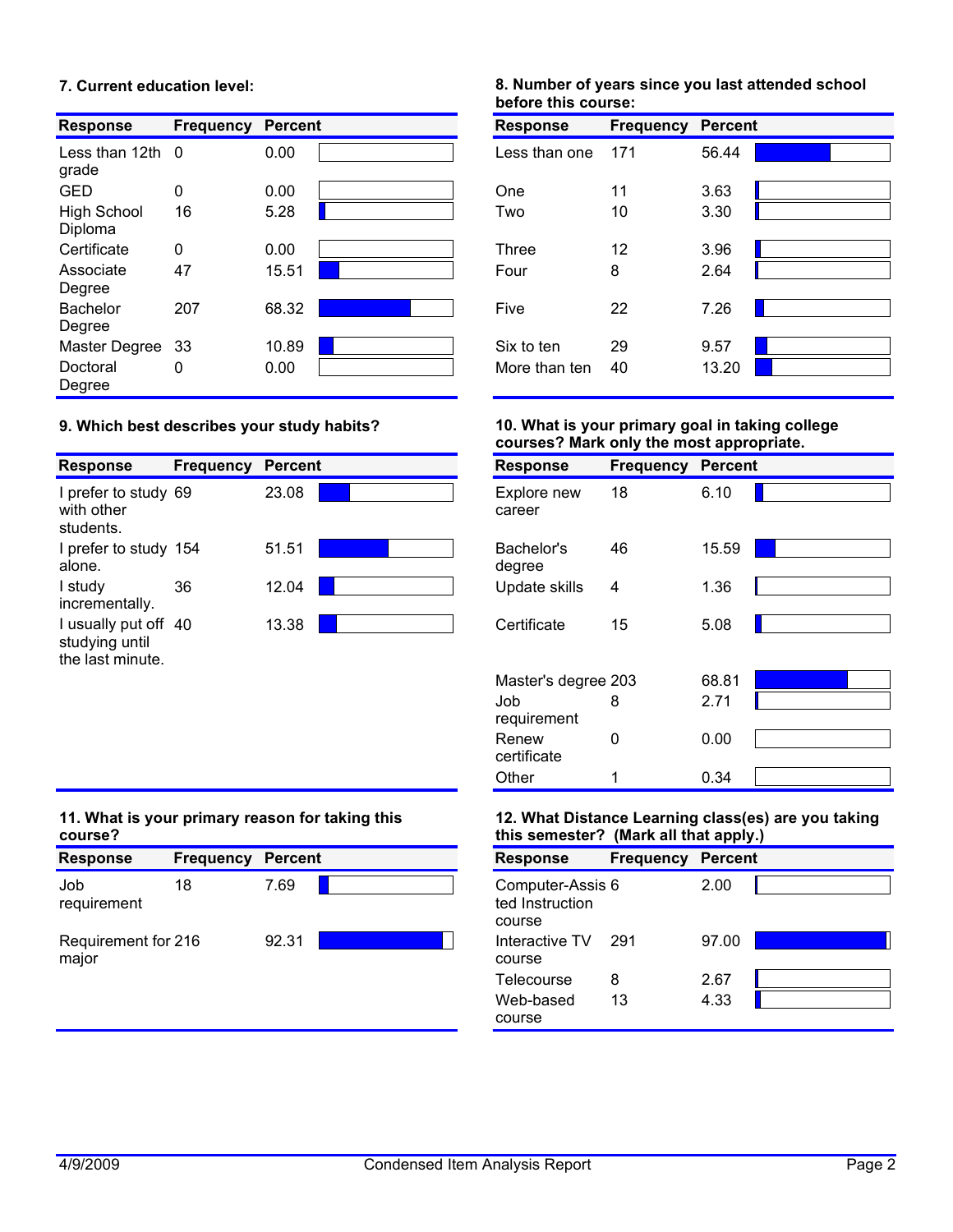# **13. How did you find out about Distance Learning courses?**

| <b>Response</b>                           | <b>Frequency</b> | <b>Percent</b> | <b>Response</b>                                | <b>Frequency</b> | <b>Percent</b> |  |
|-------------------------------------------|------------------|----------------|------------------------------------------------|------------------|----------------|--|
| SWOSU class<br>schedule                   | 75               | 25.17          | Computer-Assis 10<br>ted Instruction<br>course |                  | 3.31           |  |
| SWOSU<br>Distance<br>Learning web<br>site | 12               | 4.03           | Interactive TV<br>course                       | 230              | 76.16          |  |
| SWOSU<br>advisor                          | 22               | 7.38           | Telecourse                                     | 38               | 12.58          |  |
| SWOSU<br>faculty/staff                    | 11               | 3.69           | Web-based<br>course                            | 26               | 8.61           |  |
| SWOSU<br>student                          | 120              | 40.27          | None                                           | 60               | 19.87          |  |
| Other                                     | 58               | 19.46          |                                                |                  |                |  |

#### **15. In addition to Distance Learning, what other college classes are you attending this semester? (Mark all that apply.)**

| <b>Response</b>                        | <b>Frequency</b> | <b>Percent</b> | <b>Response</b> | <b>Frequency</b> | Perce |
|----------------------------------------|------------------|----------------|-----------------|------------------|-------|
| SWOSU<br>daytime<br>class(es)          | 36               | 11.92          | Yes             | 113              | 37.92 |
| SWOSU<br>evening<br>class(es)          | 35               | 11.59          | No              | 185              | 62.08 |
| Class(es) at<br>another<br>institution | 11               | 3.64           |                 |                  |       |
| None                                   | 226              | 74.83          |                 |                  |       |

# **17. Were the library resources available at your location?**

| <b>Response</b>    | <b>Frequency</b> | Percent |  | <b>Response</b>    | <b>Frequency Percent</b> |       |
|--------------------|------------------|---------|--|--------------------|--------------------------|-------|
| Yes                | 128              | 43.24   |  | Yes                | 136                      | 45.33 |
| N <sub>0</sub>     |                  | 19.26   |  | No                 | 21                       | 7.00  |
| Does not apply 111 |                  | 37.50   |  | Does not apply 143 |                          | 47.67 |

# **14. What Distance Learning class(es) have you taken before this semester? (Mark all that apply.)**

| <b>Response</b>                                | <b>Frequency</b> | <b>Percent</b> |  |
|------------------------------------------------|------------------|----------------|--|
| Computer-Assis 10<br>ted Instruction<br>course |                  | 3.31           |  |
| Interactive TV<br>course                       | 230              | 76.16          |  |
| Telecourse                                     | 38               | 12.58          |  |
| Web-based<br>course                            | 26               | 8.61           |  |
| <b>None</b>                                    | 60               | 19.87          |  |

# **16. Did your course require you to make use of library resources?**



# **18. Were you able to access the SWOSU library online?**

| <b>Response</b>    | <b>Frequency Percent</b> |       |  |
|--------------------|--------------------------|-------|--|
| Yes                | 136                      | 45.33 |  |
| No                 | 21                       | 7.00  |  |
| Does not apply 143 |                          | 47.67 |  |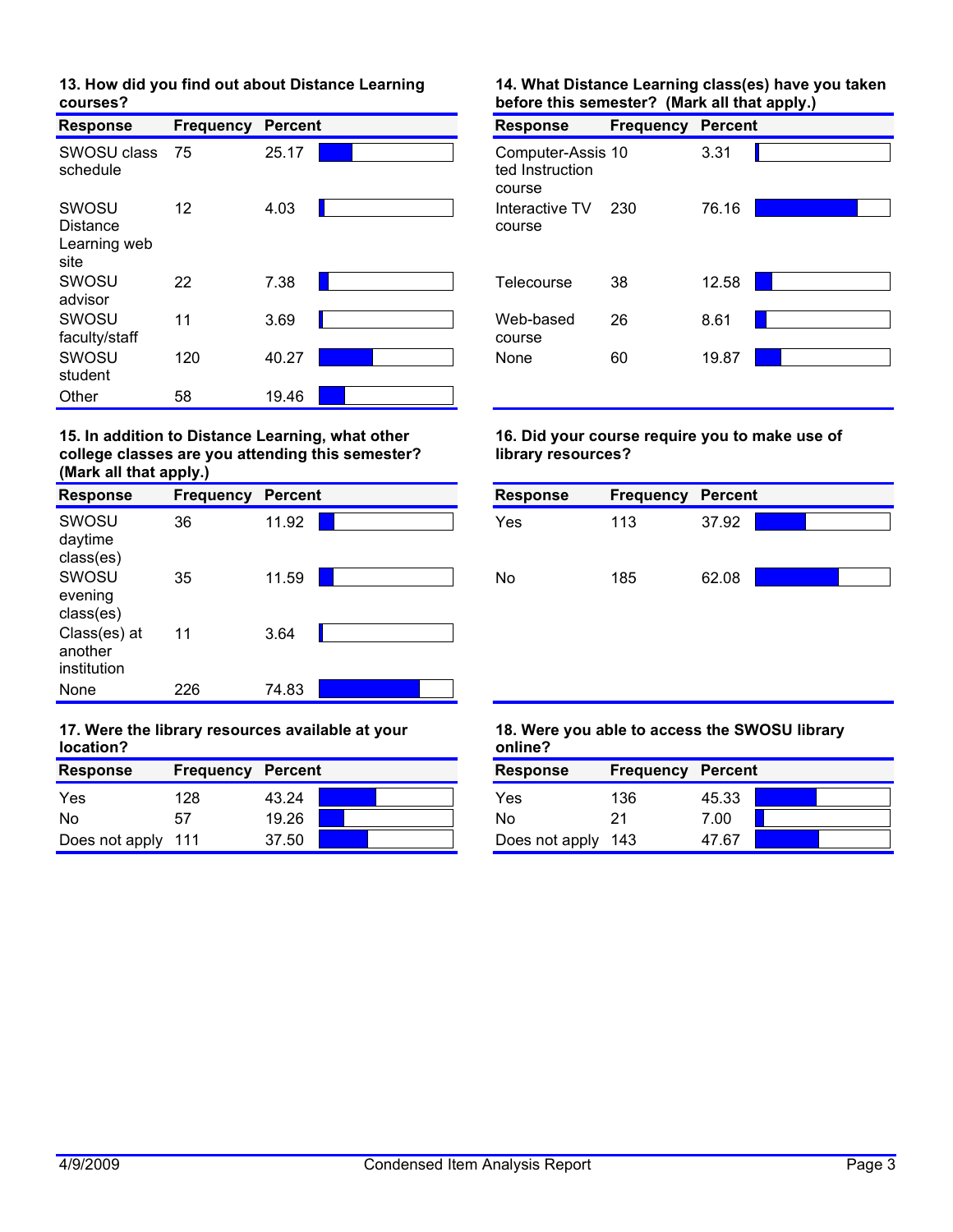### **19. Have you ever taken an interactive TV course for 20. At which location are you receiving this course? college credit before this semester?**

| <b>Response</b>                   | <b>Frequency</b> | <b>Percent</b> | <b>Response</b> | <b>Frequency</b> | <b>Percent</b> |
|-----------------------------------|------------------|----------------|-----------------|------------------|----------------|
| Yes- at<br>SWOSU                  | 182              | 61.49          | Weatherford     |                  | 2.17           |
| Yes- at another 18<br>institution |                  | 6.08           | Savre           | 66               | 71.74          |
| No                                | 96               | 32.43          | Afton-NE Tech 0 |                  | 0.00           |

| <b>Response</b>        | <b>Frequency Percent</b> |       |
|------------------------|--------------------------|-------|
| Weatherford            | 2                        | 2.17  |
| Sayre                  | 66                       | 71.74 |
| Afton-NE Tech 0        |                          | 0.00  |
| Altus-WOSC             | 22                       | 23.91 |
| Alva                   | 0                        | 0.00  |
| Anadarko-<br>Riverside | U                        | 0.00  |
| <b>Boise City</b>      | 0                        | 0.00  |
| <b>Buffalo</b>         | 2                        | 2.17  |
| <b>Burns Flat</b>      | 0                        | 0.00  |
| Cache                  | 0                        | 0.00  |
| Caddo                  | 0                        | 0.00  |
| Canute                 |                          | 0.00  |

# **21. Could you hear the instructor clearly?**

| <b>Response</b>      | Frequency | Percent |  | <b>Response</b> | <b>Frequency Percent</b> |       |
|----------------------|-----------|---------|--|-----------------|--------------------------|-------|
| All of the time      | 139       | 46.96   |  | Yes             | 278                      | 94.88 |
| Most of the time 152 |           | 51.35   |  | No              | 15                       | 5.12  |
| Occasionally         |           | 1.69    |  |                 |                          |       |

**23. Have you felt comfortable with the technology involved in this type of classroom setting?**

| <b>Response</b> | <b>Frequency Percent</b> |       | <b>Response</b> | <b>Frequency Percent</b> |       |
|-----------------|--------------------------|-------|-----------------|--------------------------|-------|
| <b>Yes</b>      | 277                      | 95.19 | Better          |                          | 9.25  |
| No              | 14                       | 4.81  | Same            | 204                      | 69.86 |

#### **25. How would you rank the written material presented in class when compared with that seen in a regular classroom setting?**

| <b>Response</b> | <b>Frequency</b> | <b>Percent</b> |  | <b>Response</b> | <b>Frequency</b> | <b>Percent</b> |
|-----------------|------------------|----------------|--|-----------------|------------------|----------------|
| <b>Better</b>   | 28               | 9.49           |  | Yes             | 243              | 83.79          |
| Same            | 236              | 80.00          |  | No              | 47               | 16.21          |
| Worse           |                  | 7.12           |  |                 |                  |                |
| Not applicable  | 10               | 3.39           |  |                 |                  |                |

### **27. Was there too much noise from the other locations?**

| <b>Response</b> | <b>Frequency</b> | Percent | <b>Response</b> | <b>Frequency Percent</b> |       |
|-----------------|------------------|---------|-----------------|--------------------------|-------|
| Yes             | 15               | 5.10    | Yes             | 280                      | 96.89 |
| <b>No</b>       | 190              | 64.63   | No              |                          | 3.11  |
| Occasionally    | 89               | 30.27   |                 |                          |       |

**22. Has the instructor included students from both locations in discussions and other activities?**

| 94.88<br>Yes<br>278 | <b>Response</b> | <b>Frequency Percent</b> |      |  |
|---------------------|-----------------|--------------------------|------|--|
|                     |                 |                          |      |  |
|                     | No              | 15                       | 5.12 |  |

#### **24. How would you rank the viewing of demonstrations when compared with that seen in a regular classroom setting?**

| <b>Response</b> | <b>Frequency Percent</b> |       |  |
|-----------------|--------------------------|-------|--|
| <b>Better</b>   | 27                       | 9.25  |  |
| Same            | 204                      | 69.86 |  |
| Worse           | 51                       | 17.47 |  |
| Not applicable  | 10                       | 3.42  |  |

**26. As time went by, were you able to forget about the cameras and microphones?**

| <b>Response</b> | <b>Frequency Percent</b> |       |  |
|-----------------|--------------------------|-------|--|
| Yes             | 243                      | 83.79 |  |
| No              | 47                       | 16.21 |  |

### **28. As the semester progressed, was the instructor comfortable using the equipment?**

| <b>Response</b> | <b>Frequency Percent</b> |       |  |
|-----------------|--------------------------|-------|--|
| Yes             | 280                      | 96.89 |  |
| No              |                          | 3.11  |  |